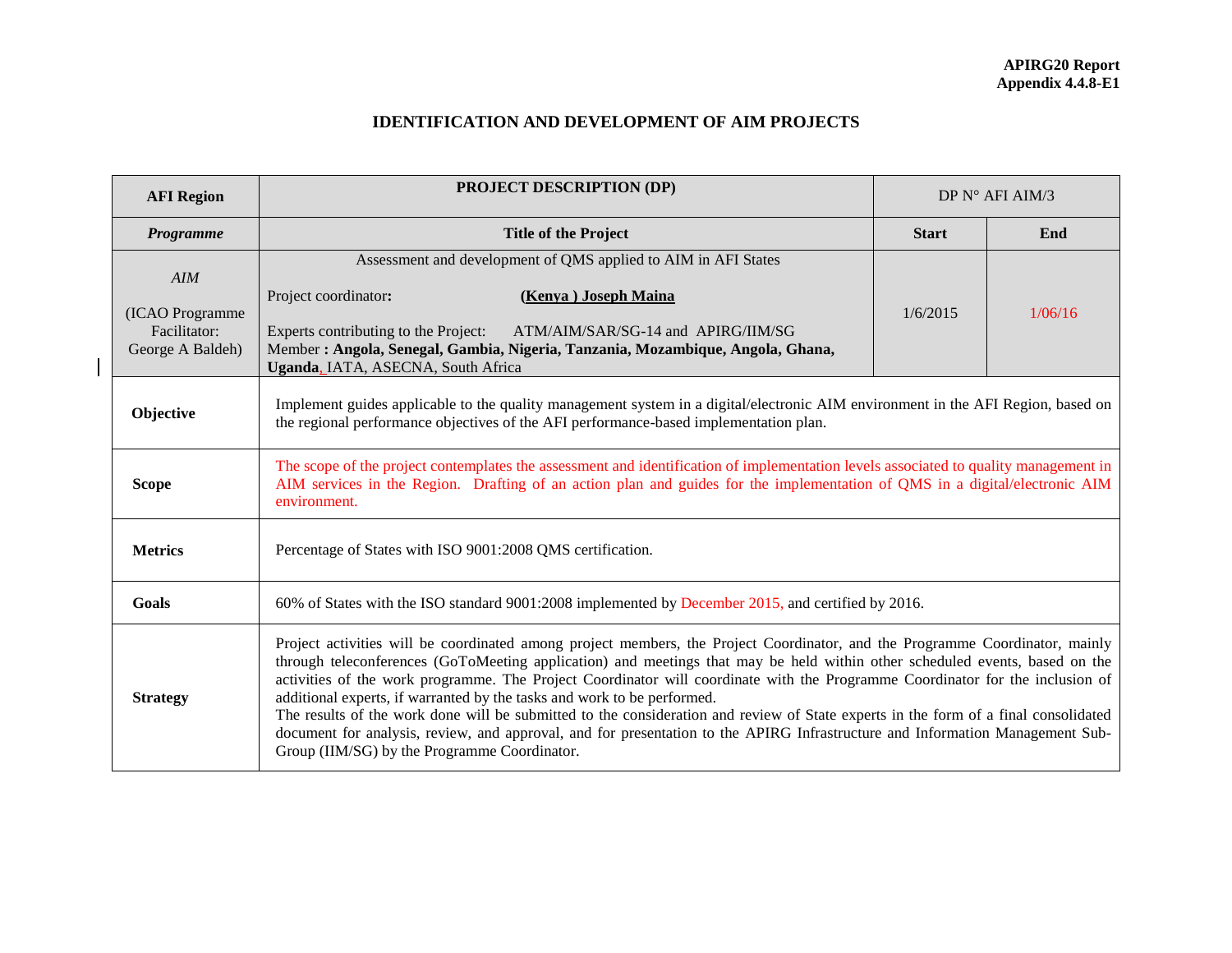| <b>Rationale</b>                                                                                                               | The quality management system in AIM services must provide users the required guarantee and assurance that the aeronautical<br>information/data distributed meets quality requirements in terms of accuracy, resolution and integrity. There needs to be a close<br>relationship with other projects in order to collect the operational requirements of the aforementioned applications and their respective<br>tentative dates of implementation. |                                                                                                                                                                                                                       |                                      |                         |                          |
|--------------------------------------------------------------------------------------------------------------------------------|-----------------------------------------------------------------------------------------------------------------------------------------------------------------------------------------------------------------------------------------------------------------------------------------------------------------------------------------------------------------------------------------------------------------------------------------------------|-----------------------------------------------------------------------------------------------------------------------------------------------------------------------------------------------------------------------|--------------------------------------|-------------------------|--------------------------|
| <b>Related</b><br>projects                                                                                                     |                                                                                                                                                                                                                                                                                                                                                                                                                                                     | This project is related to Projects AFI ANFR B0 30/DATM "Implementation of the provision of electronic terrain and obstacle data e-<br>TOD" and "Implementation of Aeronautical Information Exchange Systems (AIXM)". |                                      |                         |                          |
| Project<br>deliverables                                                                                                        | Relationship<br>with the<br>performance-<br><b>Responsible party</b><br>based regional<br>plan (PFF)                                                                                                                                                                                                                                                                                                                                                |                                                                                                                                                                                                                       | <b>Status of iple-</b><br>Mentation* | <b>Delivery</b><br>date | <b>Comments</b>          |
| Prepare surveys to<br>establish the levels<br>of compliance and<br>implementation of<br>AIM-QMS based on<br><b>ICAO</b> guides | PFF: AFI<br>AIM/3                                                                                                                                                                                                                                                                                                                                                                                                                                   | Kenya<br>States to fill the questionnaire so<br>that we may know the<br>implementation status of each state                                                                                                           |                                      | 31/12/15                | Delegate where necessary |
| Circulate surveys to<br>the States                                                                                             | PFF: AFI<br>AIM/3                                                                                                                                                                                                                                                                                                                                                                                                                                   | ICAO coordinator                                                                                                                                                                                                      |                                      | 31/12/16                |                          |
| <b>Collect and tabulate</b><br>the information of<br>the States                                                                | PFF: AFI<br>AIM/3                                                                                                                                                                                                                                                                                                                                                                                                                                   | ICAO coordinator                                                                                                                                                                                                      |                                      | 31/12/16                |                          |
| Description of steps<br>for QMS<br>implementation.                                                                             | PFF: AFI<br>AIM/3                                                                                                                                                                                                                                                                                                                                                                                                                                   | Implementation is the middle stage<br>of the QMS process and<br>implementation can only be done<br>after completing preparation<br>and documentation stages                                                           |                                      | 31/12/15                |                          |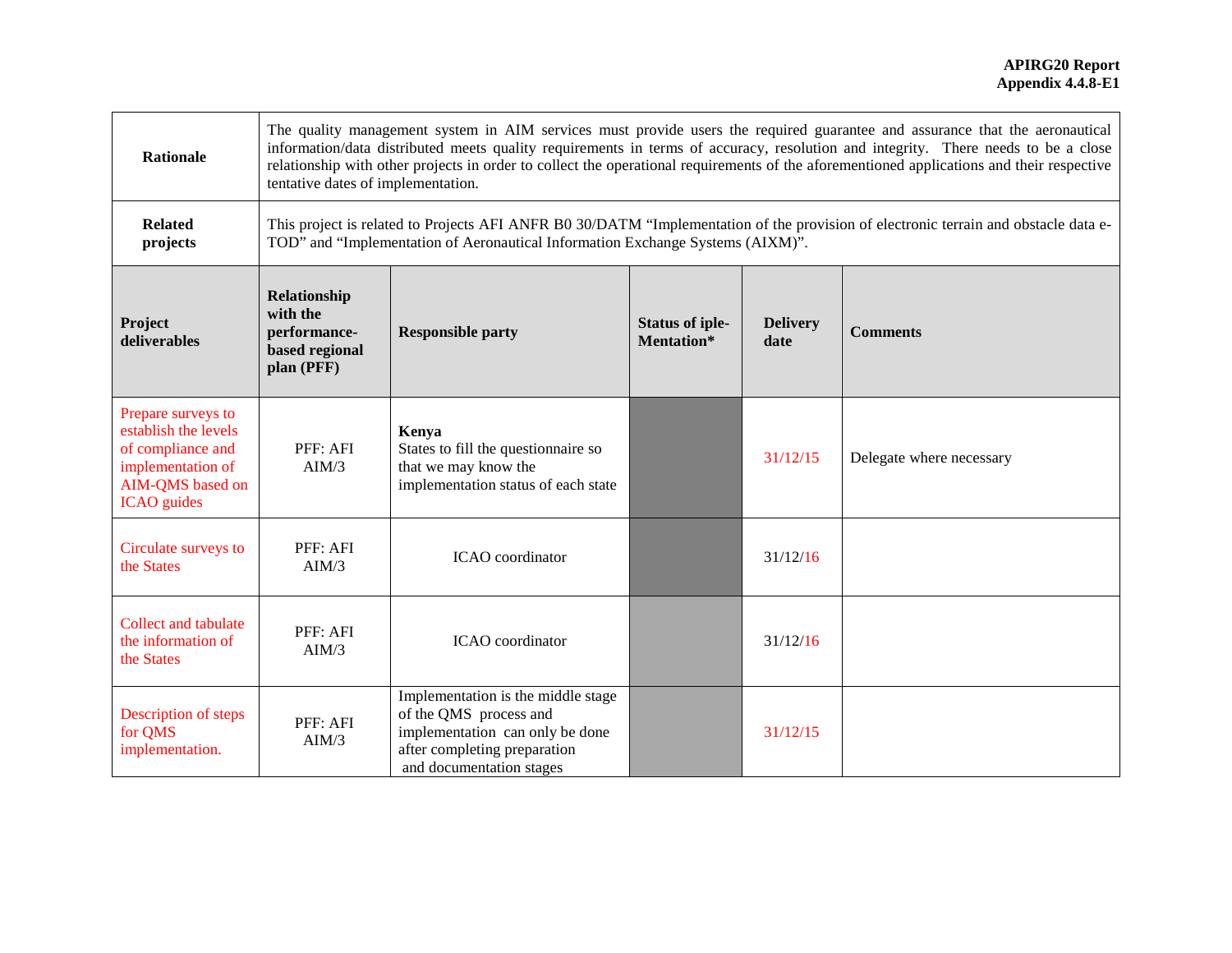| QMS self-<br>assessment<br>questionnaire            | PFF: AFI<br>AIM/3 | After staff training on QMS a<br>questionnaire can be done to check<br>on the buy in by staff                                                                                                                                                                                                                                                                                                                                                                                    | 31/12/15 |  |
|-----------------------------------------------------|-------------------|----------------------------------------------------------------------------------------------------------------------------------------------------------------------------------------------------------------------------------------------------------------------------------------------------------------------------------------------------------------------------------------------------------------------------------------------------------------------------------|----------|--|
| Template with QMS<br>assessment results             | PFF: AFI<br>AIM/3 | This can only be available after the<br>results of the questionnaire                                                                                                                                                                                                                                                                                                                                                                                                             | 31/12/15 |  |
| <b>QMS</b><br>implementation plan                   | PFF: AFI<br>AIM/3 | 1 Start with Document control<br>2 Explain the requirements of ISO<br>to the staff<br>3 Assign staff members to write<br>work instructions<br>4 Document the main steps                                                                                                                                                                                                                                                                                                          | 31/12/15 |  |
| <b>QMS</b> procedures<br>and preventive<br>actions. | PFF: AFI<br>AIM/3 | -these are actions taken<br>to stop it from happening, or to<br>stop it from becoming too<br>severe.<br>-adequate monitoring and<br>controls must be in place in the<br>quality system to ensure that<br>potential problems are<br>identified and eliminated before<br>they happen.<br>Can be done by: e.g.<br>• management review process<br>• Process / Performance<br>monitoring<br>• Analysis of warranty data and<br>customer feedback for trends<br>• Process analysis etc | 31/12/15 |  |
| QMS internal audit<br>procedure.                    | PFF: AFI<br>AIM/3 | • Define the audit programme<br>-Implement the audit<br>programme<br>-Review the audit programme<br>-Improve the audit programme<br>- Use trained Auditors<br>-Use the internal audit work                                                                                                                                                                                                                                                                                       | 31/12/15 |  |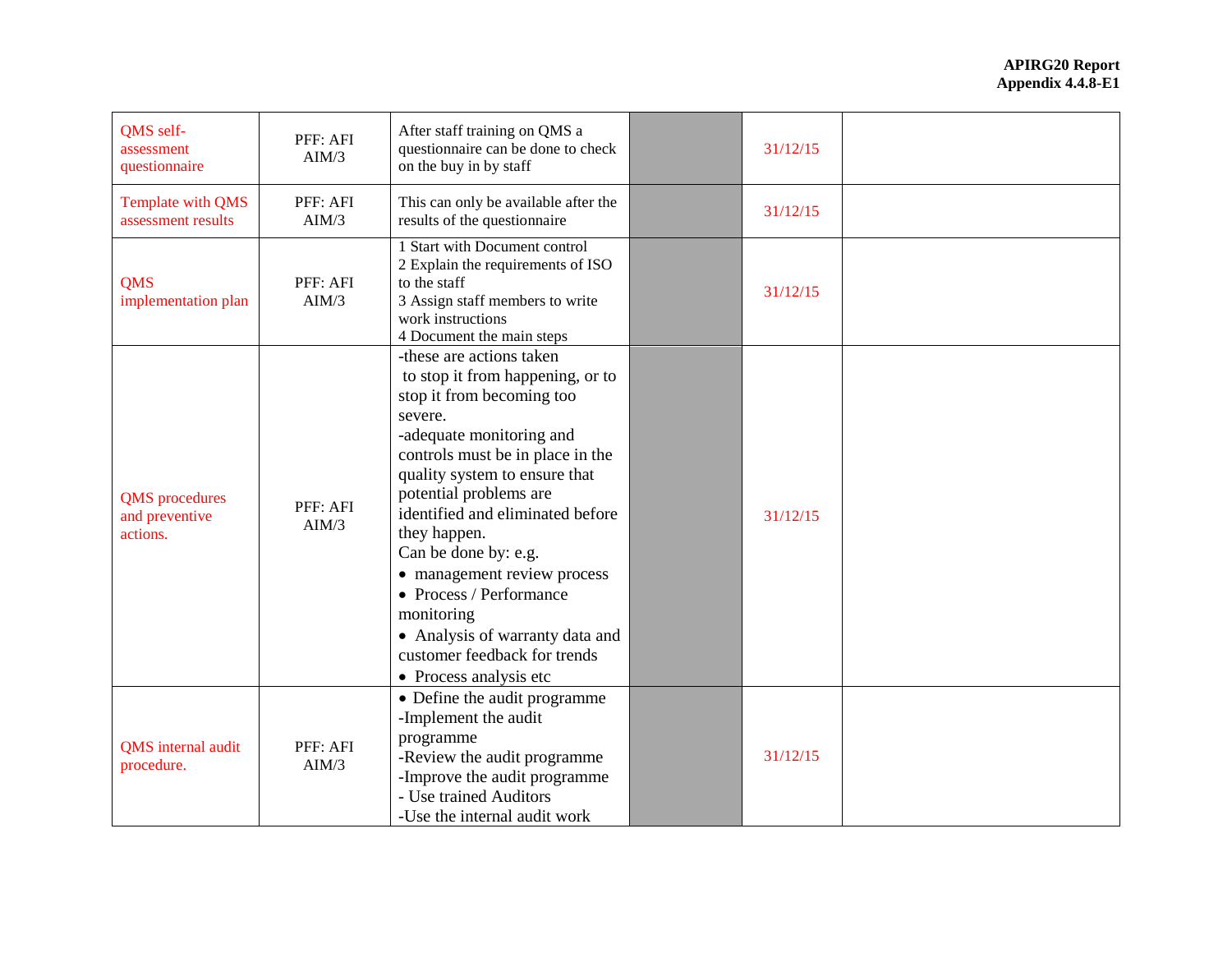|                                                                          |                   | instructions prepared by the<br>company                                                                                                                                                                                                                                                                                                   |          |  |
|--------------------------------------------------------------------------|-------------------|-------------------------------------------------------------------------------------------------------------------------------------------------------------------------------------------------------------------------------------------------------------------------------------------------------------------------------------------|----------|--|
| Procedure for<br>controlling AIS<br>service management<br>system records | PFF: AFI<br>AIM/3 | -a record is generated to state<br>results achieved or to provide<br>evidence of activities<br>performed.<br>-The procedure should be as<br>detailed in the ISO standard<br>para 4.2.4                                                                                                                                                    | 31/12/15 |  |
| Procedure for<br>drafting QMS<br>documents.                              | PFF: AFI<br>AIM/3 | This is the order<br>1 Quality Manual<br>2 QMS Procedures & Forms that<br>describe the QMS and specific<br>QMS processes applicable across<br>all departments / areas<br>3 Local work instructions, forms,<br>or other process specific<br>documentation applicable only to a<br>specific department / area process<br>Template available | 31/12/15 |  |
| Service control<br>procedure - QMS<br>non-conforming<br>products.        | PFF: AFI<br>AIM/3 | An ISO procedure document for<br>Control of non-conforming<br>products should be published. The<br>following should be clearly listed<br>in the document<br>1 Identification<br>2 Containment<br>3 Disposition Option<br>4 Eliminate<br>5 Authorize use<br>6 Preclude original use<br>7 Correct per Disposition<br>8 Corrective Action    | 31/12/15 |  |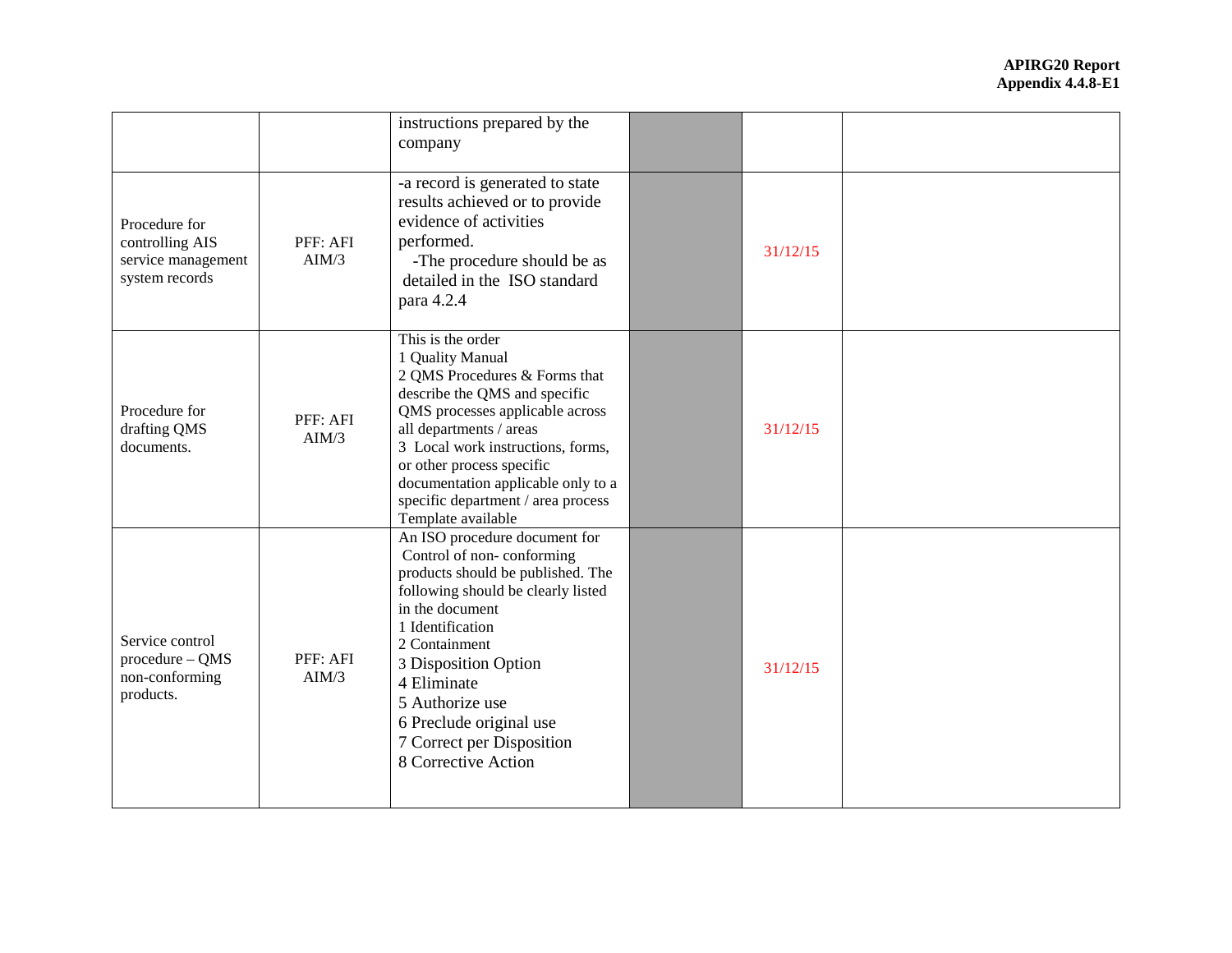| Procedures for<br>controlling the<br>documents of the<br>AIS service<br>management<br>system.                                   | PFF: AFI<br>AIM/3                                                                                                                                                                                                                                                                                                                                                                                                                                                                                                                                                                                     | -Preparation, Review and<br><b>Approval of Documents</b><br>-Formatting<br>-Documents revision Coding<br>and Status<br>-Receiving and distribution of<br><b>External Documents</b><br>-Outgoing documents<br>-Filling and storage<br>-Obsolete documents |  | 31/12/15 |  |
|---------------------------------------------------------------------------------------------------------------------------------|-------------------------------------------------------------------------------------------------------------------------------------------------------------------------------------------------------------------------------------------------------------------------------------------------------------------------------------------------------------------------------------------------------------------------------------------------------------------------------------------------------------------------------------------------------------------------------------------------------|----------------------------------------------------------------------------------------------------------------------------------------------------------------------------------------------------------------------------------------------------------|--|----------|--|
| SLA with service<br>providers to ensure<br>the quality of the<br>information and the<br>AIM data exchange.                      | PFF: AFI<br>AIM/3                                                                                                                                                                                                                                                                                                                                                                                                                                                                                                                                                                                     | Sample available MOU between<br>KCAA and KAA and a Quality<br>manual for AIS Kenya                                                                                                                                                                       |  | 31/12/15 |  |
| Collect certifications<br>and produce report<br>on the status of ISO<br>9001:2008<br>certifications in the<br><b>AFI</b> Region | PFF: AFI<br>AIM/3                                                                                                                                                                                                                                                                                                                                                                                                                                                                                                                                                                                     | <b>ICAO</b> Coordinator                                                                                                                                                                                                                                  |  | 31/12/16 |  |
| <b>Resources required</b>                                                                                                       | Designation of experts in the execution of some of the deliverables. More commitment by States to support the designated coordinators<br>and experts.<br>Funds to conduct the meetings, missions and to translate reports, regional guides and manuals. Likewise, participants must be given<br>facilities to participate in Go To Meetings.<br>Funds to conduct audit trials. States could cover the cost of trials by their lead auditors, since the experience obtained will contribute to<br>improve the system. Likewise, participants must be given facilities to participate in GoTo Meetings. |                                                                                                                                                                                                                                                          |  |          |  |
| <b>Rmks</b>                                                                                                                     | I find the table not exhaustive enough. The table would have documented the certification process and requirements<br>1 To prepare for QMS the following documents need to be prepared<br><b>Quality Manual</b><br>a)<br><b>Quality Policy</b><br>b)<br>Control of documents<br>$\mathbf{c}$<br>Control of records<br>d)<br>Control of non performing products/services<br>$\epsilon$ )<br>Continual improvement<br>f<br>Management review and internal audit<br>$\mathbf{g}$ )                                                                                                                       |                                                                                                                                                                                                                                                          |  |          |  |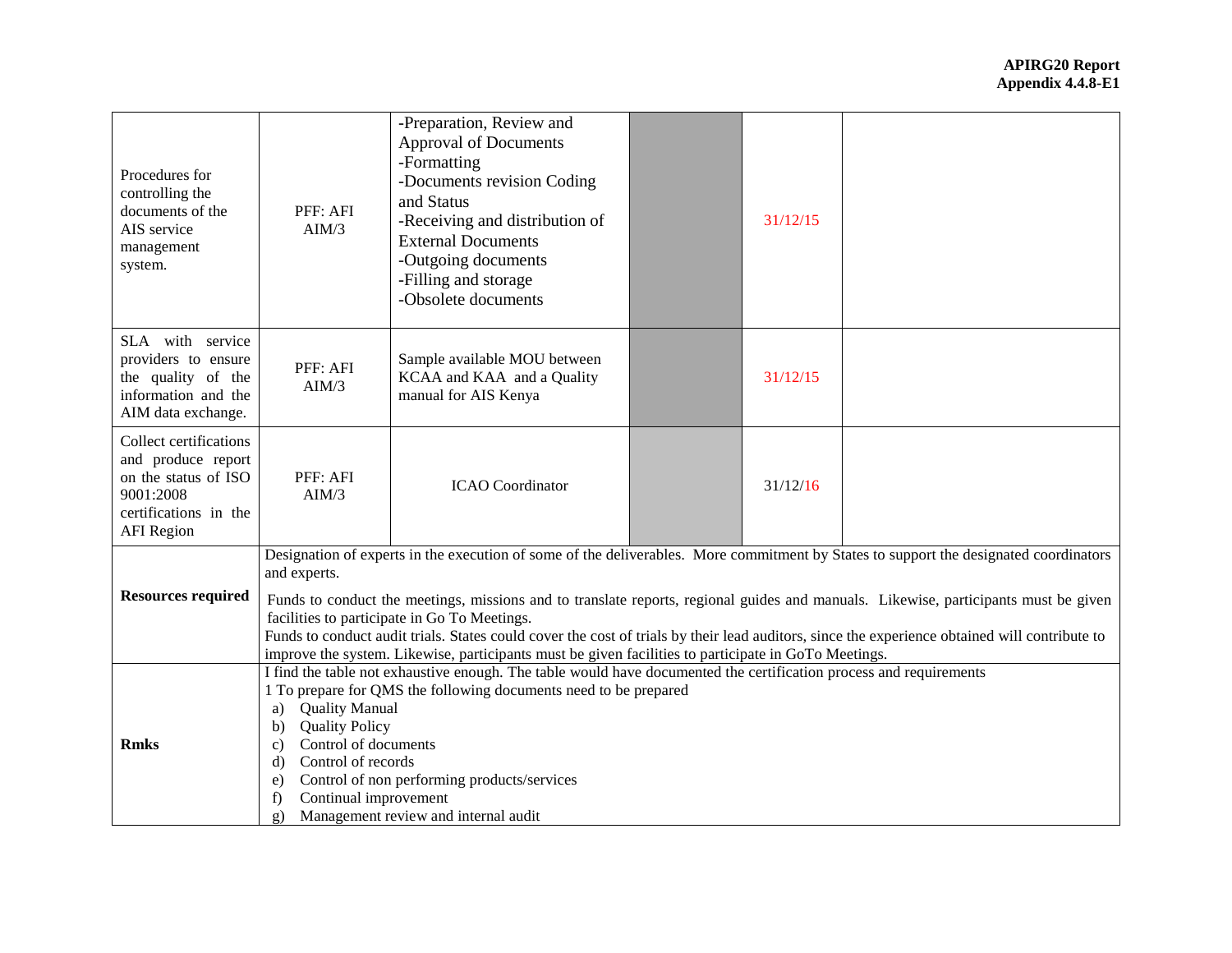| A management representative must be appointed to drive the process<br>h)                                                                                                                                  |
|-----------------------------------------------------------------------------------------------------------------------------------------------------------------------------------------------------------|
| 2 Training should be done to both staff and management                                                                                                                                                    |
| 3 train internal auf An internal auditors                                                                                                                                                                 |
| 4 Carry out an internal audit                                                                                                                                                                             |
| 5 Carry out corrective action on any findings                                                                                                                                                             |
| 6 Invite an external auditor for certification (This one has its own process)                                                                                                                             |
| 7 There is no item on ISO maintenance                                                                                                                                                                     |
| Am Unable to change the Dates, these will have to be agreed upon by members the reason being states are at different stages<br>of implementation which means the time lines will vary from state to state |

| $*Grev$ | Task not started                                                                                   |
|---------|----------------------------------------------------------------------------------------------------|
| Green   | Activity underway as scheduled                                                                     |
| Yellow  | Activity started with some delay but expected to be completed on time                              |
| Red     | It has not been possible to implement this activity as scheduled; mitigating measures are required |